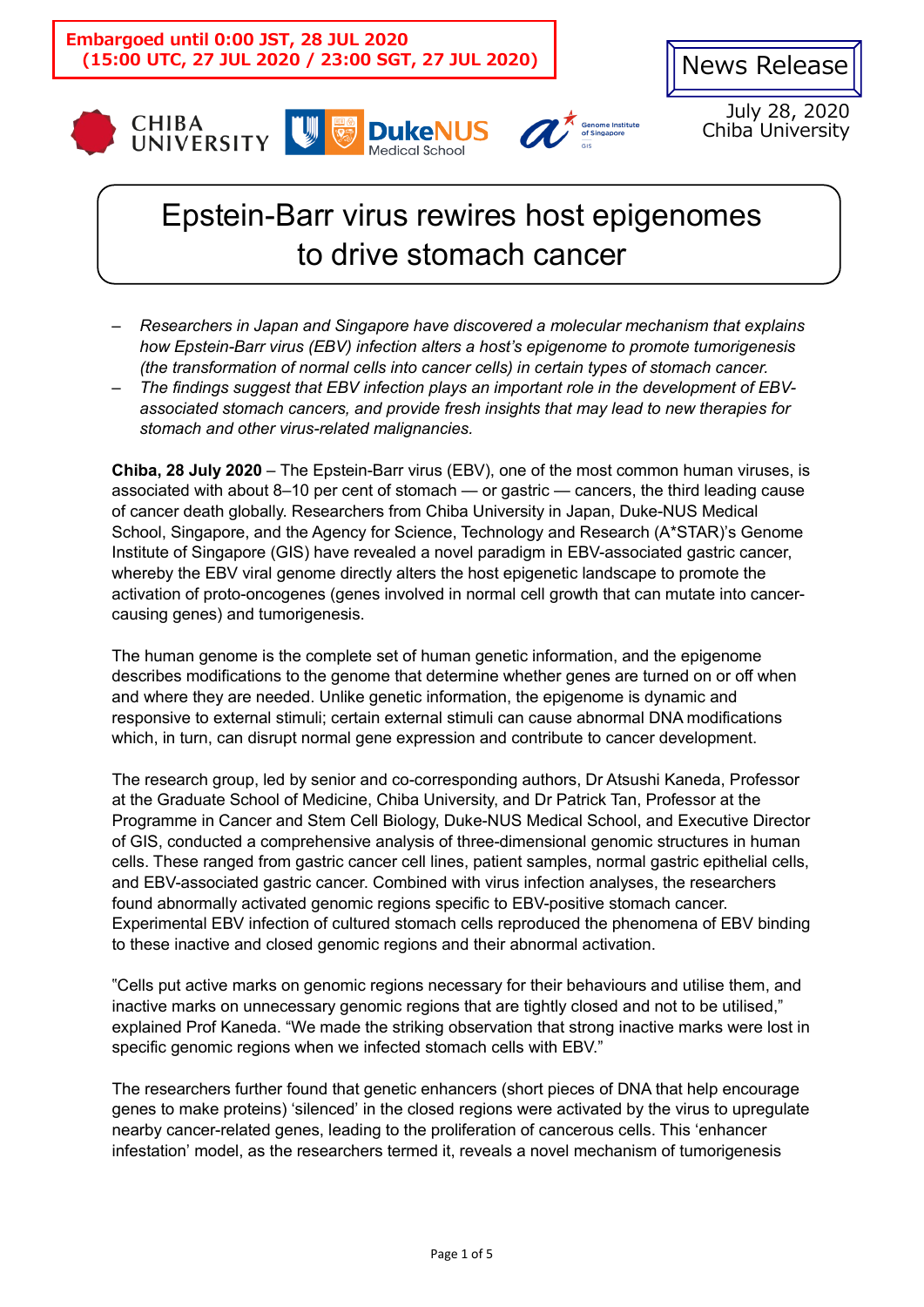that does not require genetic alterations, and instead works by reprograming the epigenetic landscape of human cells to convert latent enhancers from a silenced to an active state.

Prof Patrick Tan, who is also a member of the Singapore Gastric Cancer Consortium, remarked, "In all EBV-positive stomach cancer cells and primary stomach cancer patient samples studied, EBV DNA bound to largely the same genomic regions that also showed abnormal activation. These same regions also changed from inactive to active states by experimental EBV infection."

This mechanism of 'enhancer infestation' led to the activation of neighbouring proto-oncogenes in human cells and it is likely to contribute to EBV-associated oncogenesis in multiple cancer cell types. Notably, the researchers also found that, even after eliminating EBV genomes, epigenetic modifications that were induced continued to persist, suggesting a 'hit-and-run' mechanism, in which once an EBV episome alters the chromatin topology of human cells, these altered topologies are then stable and persist even after removal of the EBV episome.

Prof Kaneda reiterated, "While 8–10 per cent of stomach cancer is associated with EBV, we believe our enhancer infestation model provides a new mechanism of cancer involving epigenomic alterations and viral infection that may be relevant to a broader range of cancers and associated diseases."

Prof Tan added, "Infections by EBV are estimated to cause over 200,000 cancers per year worldwide, including certain stomach cancers. Our study highlights new potential drug targets in EBV-positive malignancies, revealed by epigenetics and previously invisible using more conventional genetic sequencing studies."

###

*Reference: Okabe, A., Huang, K.K., Matsusaka, K. et al. Cross species chromatin interactions drive transcriptional rewiring in Epstein Barr virus positive gastric adenocarcinoma. Nature Genetics (2020). <https://doi.org./10.1038/s41588-020-0665-7> (Direct link to the paper)*

#### **About Chiba University Graduate School of Medicine**

Chiba University was founded in 1949, unifying several regional former national colleges and schools. Since then, pursuing the goals of excellence has resulted in Chiba University becoming one of the leading academic research centres of Japan.

The history of Chiba University Graduate School of Medicine can be traced back as early as 1874, when its predecessor was founded. Chiba University Graduate School of Medicine focus on the promotion of research in "Innovative Therapeutics", a new field that connects basic and clinical medicine.

Chiba University offers "Innovative Medicine CHIBA Doctoral WISE Program (iMeC-WISE)" supported by Japanese government. Based on the 100-year history in the fields of medicine and pharmaceutical sciences, iMeC-WISE aims to foster the next generation of world-class researchers and innovators, who will contribute to the development of medical sciences, pave the way to novel therapies and drugs, and develop sustainable healthcare systems.

For more information about Chiba University, please visit<http://www.chiba-u.ac.jp/e/index.html>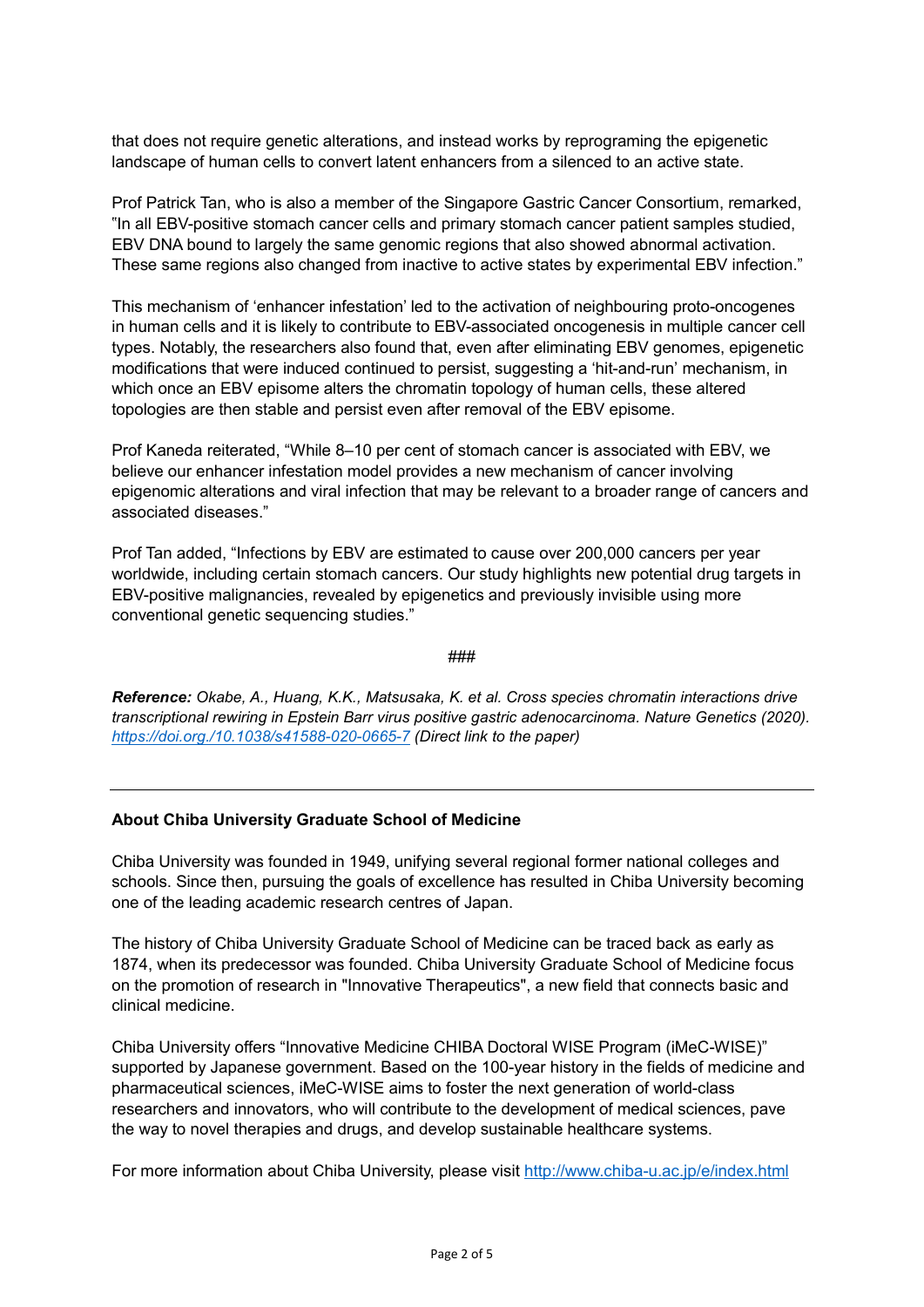## **About Duke-NUS Medical School**

Duke-NUS is Singapore's flagship graduate entry medical school, established in 2005 with a strategic, government-led partnership between two world-class institutions: Duke University School of Medicine and the National University of Singapore (NUS). Through an innovative curriculum, students at Duke-NUS are nurtured to become multi-faceted 'Clinicians Plus' poised to steer the healthcare and biomedical ecosystem in Singapore and beyond. A leader in groundbreaking research and translational innovation, Duke-NUS has gained international renown through its five signature research programmes and nine centres. The enduring impact of its discoveries is amplified by its successful Academic Medicine partnership with Singapore Health Services (SingHealth), Singapore's largest healthcare group. This strategic alliance has spawned 15 Academic Clinical Programmes, which harness multi-disciplinary research and education to transform medicine and improve lives.

For more information, please visit [www.duke-nus.edu.sg](http://www.duke-nus.edu.sg/)

#### **About A\*STAR's Genome Institute of Singapore (GIS)**

The Genome Institute of Singapore (GIS) is an institute of the Agency for Science, Technology and Research (A\*STAR). It has a global vision that seeks to use genomic sciences to achieve extraordinary improvements in human health and public prosperity. Established in 2000 as a centre for genomic discovery, the GIS pursues the integration of technology, genetics and biology towards academic, economic and societal impact, with a mission to "read, reveal and write DNA for a better Singapore and world".

Key research areas at the GIS include Precision Medicine & Population Genomics, Genome Informatics, Spatial & Single Cell Systems, Epigenetic & Epitranscriptomic Regulation, Genome Architecture & Design, and Sequencing Platforms. The genomics infrastructure at the GIS is also utilised to train new scientific talent, to function as a bridge for academic and industrial research, and to explore scientific questions of high impact.

For more information about GIS, please visit [www.a-star.edu.sg/gis.](https://www.a-star.edu.sg/gis)

#### **About the Agency for Science, Technology and Research (A\*STAR)**

The Agency for Science, Technology and Research (A\*STAR) is Singapore's lead public sector R&D agency, spearheading economic-oriented research to advance scientific discovery and develop innovative technology. Through open innovation, we collaborate with our partners in both the public and private sectors to benefit society.

As a Science and Technology Organisation, A\*STAR bridges the gap between academia and industry. Our research creates economic growth and jobs for Singapore, and enhances lives by contributing to societal benefits such as improving outcomes in healthcare, urban living, and sustainability.

We play a key role in nurturing and developing a diversity of talent and leaders in our Agency and research entities, the wider research community and industry. A\*STAR's R&D activities span biomedical sciences and physical sciences and engineering, with research entities primarily located in Biopolis and Fusionopolis. For ongoing news, visit [www.a-star.edu.sg.](https://www.a-star.edu.sg/)

Follow us on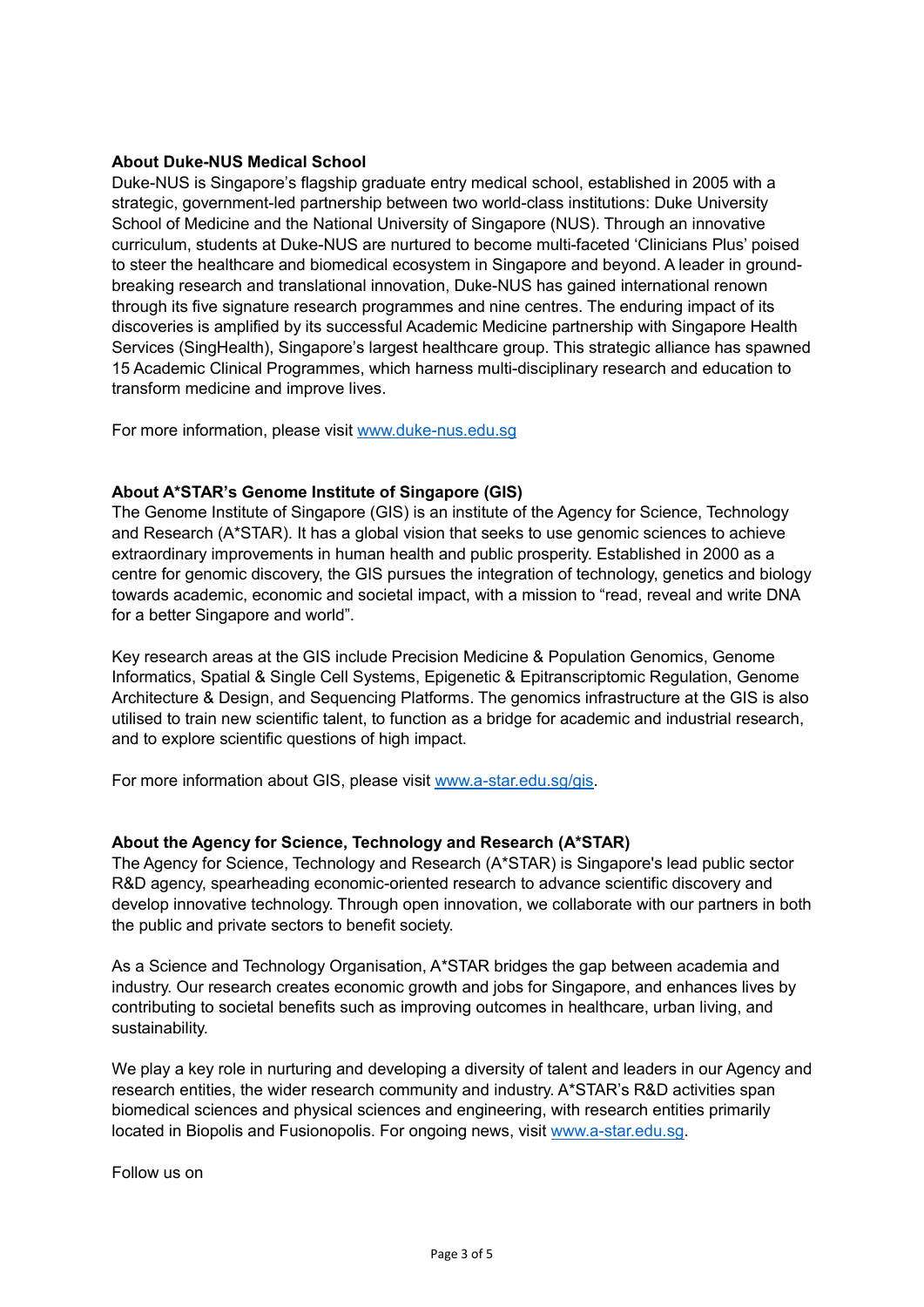# [Facebook](https://www.facebook.com/HQastar/) | [LinkedIn](https://www.linkedin.com/company/a-star) | [Instagram](https://www.instagram.com/astarsingapore/) | [YouTube](https://www.youtube.com/astartv)

## **For media enquiries, please contact:**

Hiroshi Sodeyama Vice Head Administrator, General Affairs Division Inohana Campus Administration Chiba University Tel: +81-43-226-2946 Email: [inohana-koho@chiba-u.jp](mailto:inohana-koho@chiba-u.jp)

Federico Graciano Senior Media & Content Specialist Communications & Strategic Relations Duke-NUS Medical School Tel: +65 6601 3272 Email: [f.graciano@duke-nus.edu.sg](mailto:f.graciano@duke-nus.edu.sg)

Lyn Lai Officer, Office of Corporate Communications Genome Institute of Singapore, A\*STAR Tel: +65 6808 8258 | HP: +65 8755 8759 Email: [laiy@gis.a-star.edu.sg](mailto:laiy@gis.a-star.edu.sg)